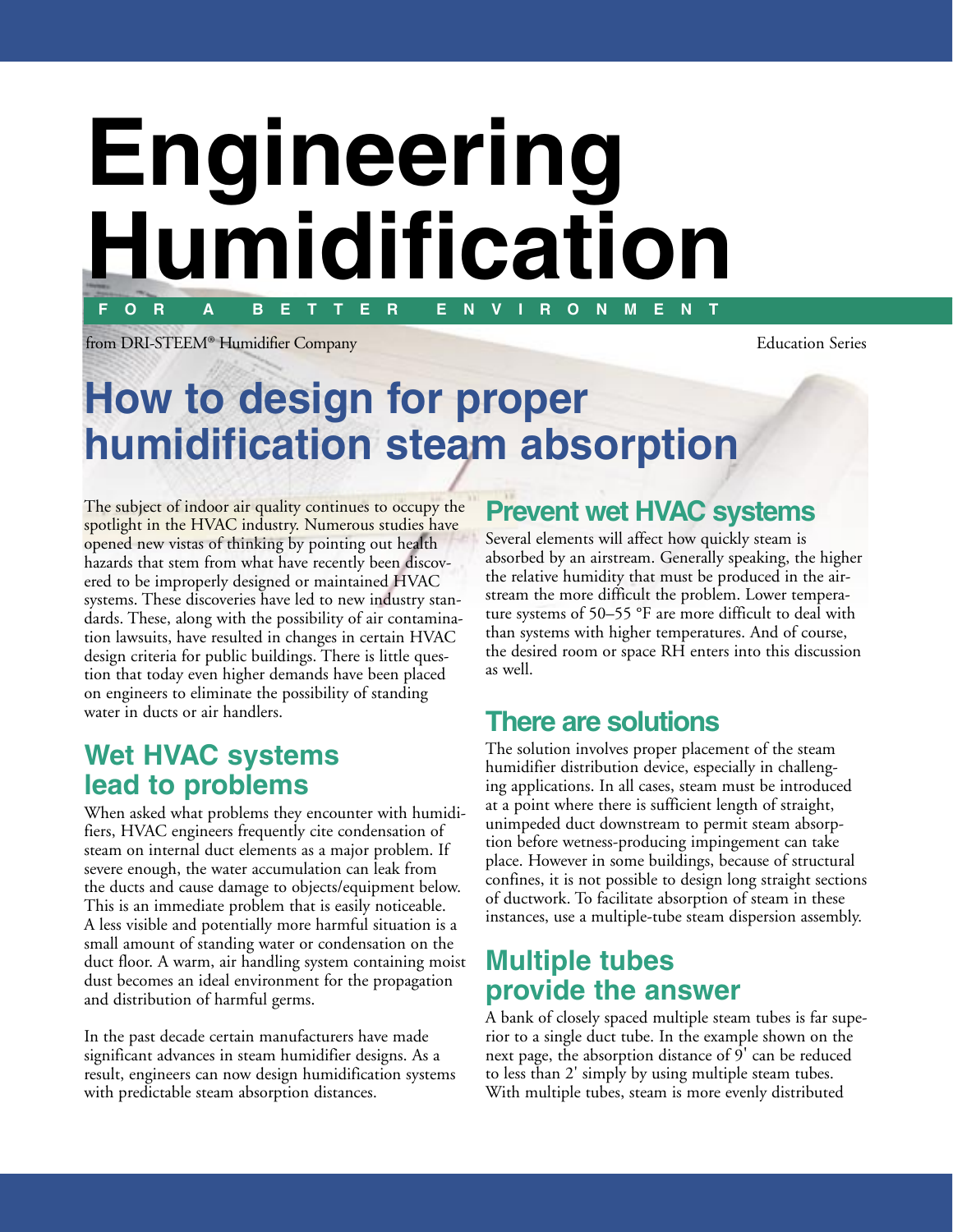into the airstream. This causes a more rapid homogenization of the steam/air mixture, which results in a faster re-evaporation or second change of state. DRI-STEEM® has a variety of steam dispersion devices that deal with absorption requirements ranging from the simplest application to the most difficult.

### **Back to the basics**

Performing the following steps when designing a humidification system will ensure proper steam absorption.

#### **Step 1. Determine the humidification load.**

As a general rule, the humidification load is based only on the amount of outside or makeup air entering a building or space.

In buildings without mechanical ventilation systems, the load is usually calculated on the air change (natural) method.

There are different methods for calculating load depending on the ventilation system used in the building: mechanical, natural or economizer.

A few tips to keep in mind when calculating humidification load:

- **1. Building construction.** Take into consideration the construction of the building, how often outside doors are left open, and other elements that will affect the air quality in the building.
- **2. Outside air percentage.** For buildings with ventilating systems operating with a low percentage of outside air (10% or less), it is wise to calculate the load twice. First, calculate load based on mechanical ventilation and second, calculate load based on natural ventilation. Use the larger of the two results for determining the load.

#### **Step 2. Understand factors that affect absorption.**

Absorption is affected primarily by three things:

- **1. Duct or AHU temperature.** Cool air absorbs less than warm air and will require a longer absorption distance.
- **2.** ∆ **RH** (the difference between entering and leaving RH). The more humidity that needs to be dispersed into the airstream, the longer the absorption distance.
- **3. Mixing of air and steam.** Uneven airflow, nonuniform mixing of steam with air, and the number of steam discharge points on a dispersion assembly affect absorption distance.

#### **Step 3. Determine the absorption distance.**

Depending on the manufacturer selected, there may be a chart or calculation available to determine the minimum distance required for absorption to occur while meeting the desired humidification level. Without this information the engineer will not know if the steam coming from the humidifier has sufficient distance to absorb into the airstream before contacting internal duct objects and condensing.

This critical step will determine the location of the steam dispersion device and if multiple steam dispersion tubes are required.

#### **Steam absorption comparison**

The drawings below show how increasing the number of steam discharge points and/or number of dispersion tubes, shortens absorption distance.

#### **Single-tube dispersion** *Of the three examples shown here, the singletube will have the longest absorption distance.* **RAPID-SORB® dispersion** *With the same conditions, absorption will occur in a shorter distance with a multiple-tube dispersion assembly because it has more steam discharge points.* **ULTRA-SORB® dispersion** *With the same conditions, this dispersion assembly will provide the shortest absorption distance. It not only has multiple tubes—it has two rows of*  **Approximately 9' Approximately 3' Under 2'**

*discharge points on each tube, and also, an additional header for managing condensate.*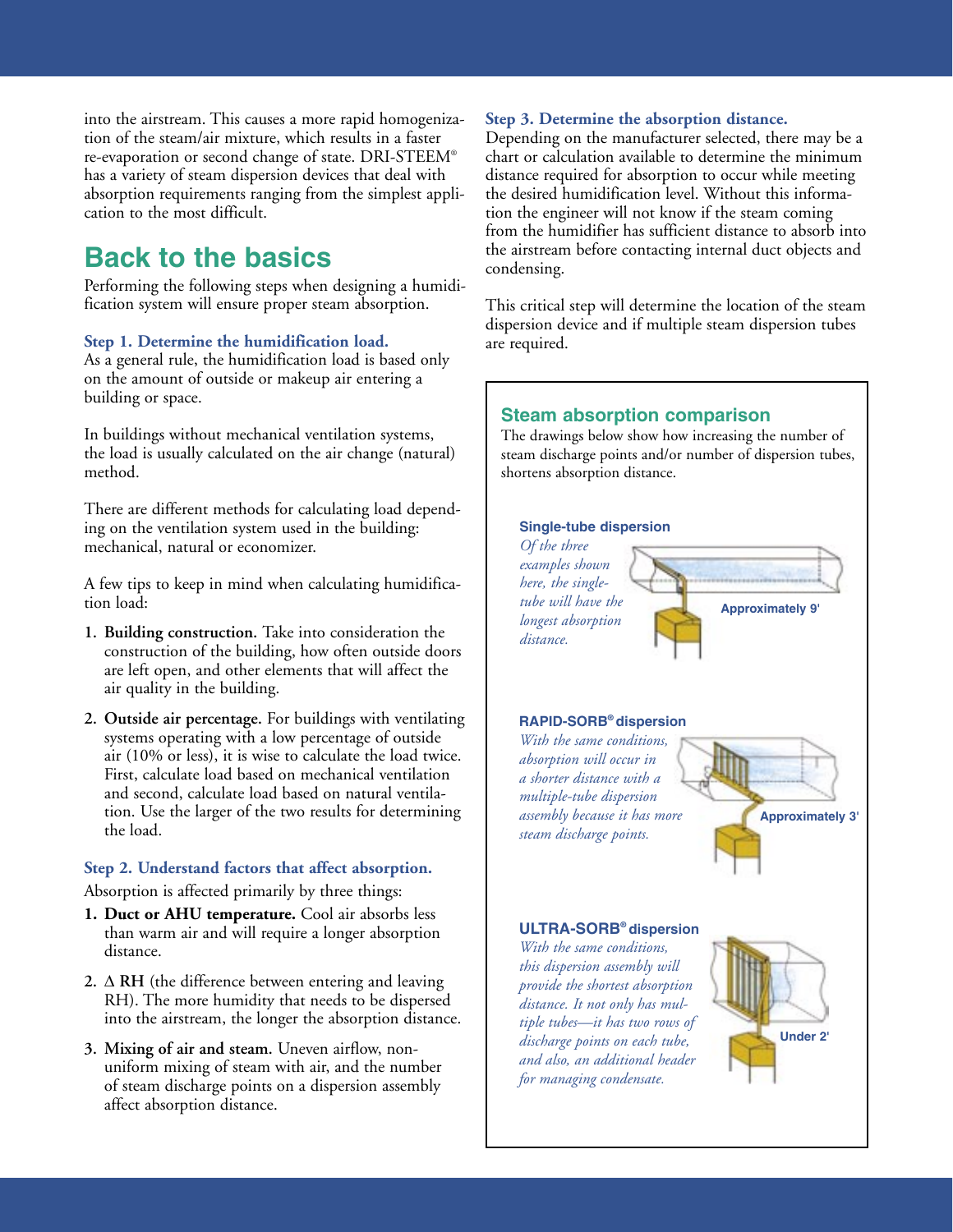### **ULTRA-SORB**®  **absorption within inches**

ULTRA-SORB provides virtually instantaneous absorption, allowing steam to be discharged into tight duct spaces where it previously would have been impossible.

The ULTRA-SORB has a dual header design so that it may function at any steam pressure. It can be used with boiler steam as well as with steam from evaporative humidifiers.

The ULTRA-SORB is available in a wide range of sizes, and ships preassembled within a mounting frame for easy installation in air handlers, large duct systems or small duct spaces.



### **Steam escapes drip-free through tubelets**

All DRI-STEEM® dispersion tube units discharge steam through thermal-resin tubelets fitted into dispersion tubes. These tubelets extend from the center of the tube, where the steam is driest, through the tube wall, to the duct airstream. In essence, the tubelets provide a temperature-neutral escape tunnel for steam, allowing steam to cross over lower-temperature metal without



# **Steam absorption in feet or inches**

DRI-STEEM provides numerous steam dispersion devices to meet a variety of steam absorption requirements. For large capacity applications with limited space for absorption, DRI-STEEM offers RAPID-SORB® and ULTRA-SORB® steam dispersion tube humidification systems.

*The custom-sized RAPID-SORB is an excellent option for applications with limited space for steam absorption.*



### **RAPID-SORB mid-range steam absorption**

The RAPID-SORB design is an excellent choice for medium capacity systems where multiple tubes are needed to handle the load and/or when the available non-wetting absorption distance is limited.

RAPID-SORB has a steam upflow single header design, and is frequently used with DRI-STEEM evaporative humidifiers such as STS®, GTS®, LTS®, VAPORSTREAM®, VAPORMIST®, or CRUV™ humidifiers.

RAPID-SORB tubes are not steam jacketed, so they are hot only when humidifying. The dispersion tubes feature DRI-STEEM's unique tubelet design for delivery of only the driest steam.